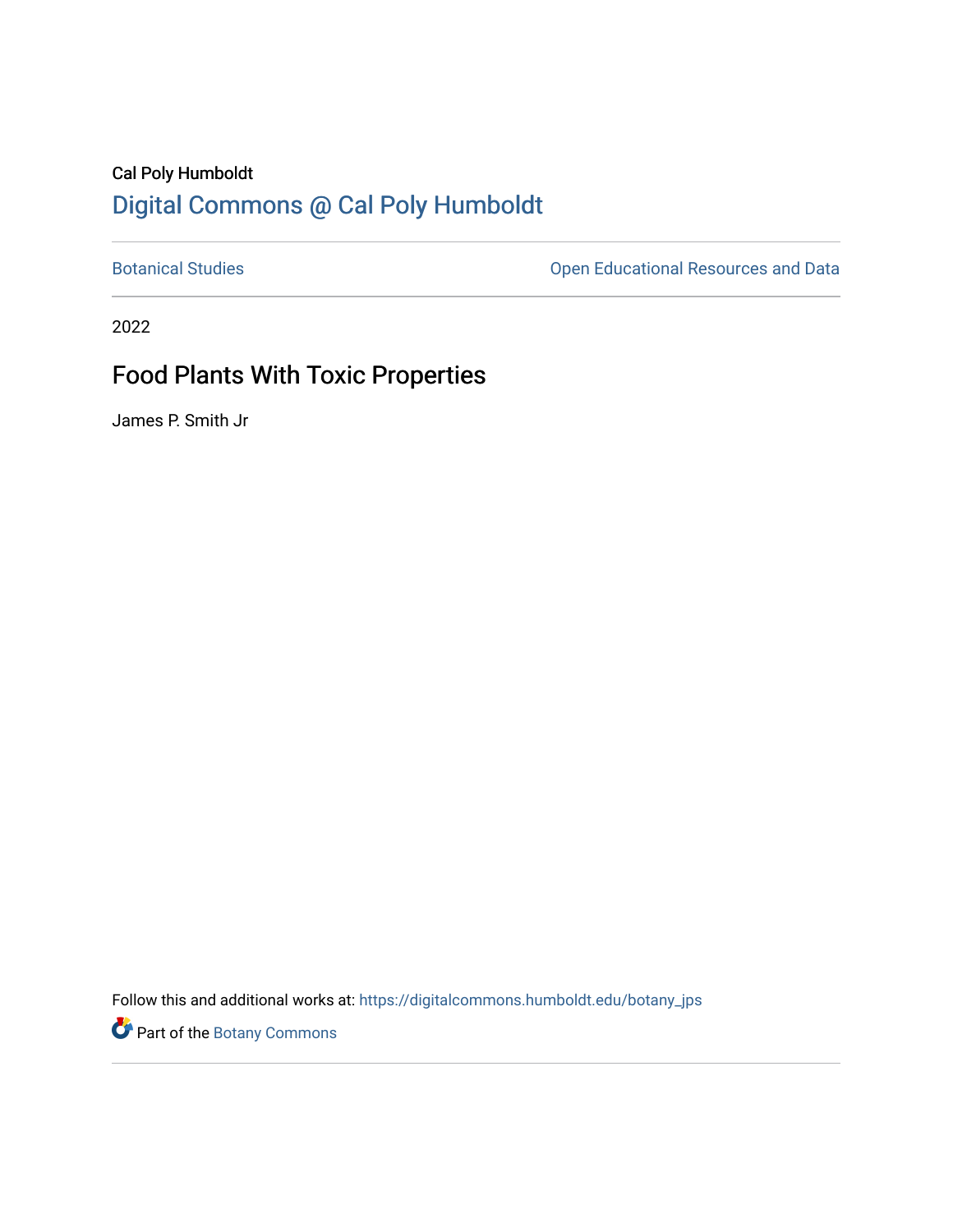## **FOOD PLANTS WITH TOXIC PROPERTIES**

**James P. Smith, Jr. Professor of Botany, Emeritus Department of Biological Sciences Humboldt State University Arcata, California**

#### **15 April 2020**

Poisonous plants are those that contain one or more toxins that when consumed in ordinary quantities disrupt the normal state of health of the victim. The toxins are either manufactured by the plant itself, absorbed and sequestered from the soil where theywere growing, or caused by fungal infections. The resulting effects range from relativelymild skin irritation (dermatitis) to death. In other words, a working definition is much broader than, "A poisonous plant is one that will kill you." Notice the qualifier — when consumed in ordinary quantities. Numerous websites raise the question of whether rapid consumption of 9 to 12 bananas would be dangerous to your health, perhaps even fatal. My guess is that few of us are that fond of bananas. Another case in the literature is that of a woman who consumed an entire bag of peppermint candy each day and then experienced some distress.

There are other factors of importance. There are individual sensitivities to various food plants. You may have some of your own. Friends may have commented on how they must avoid eating a fruit or vegetable that is one of your favorites because of its unpleasant effects. A major problem is consuming material that was not prepared properly. For example, toxicity in most of the plants in the bean family (Leguminosae) is the result of not cooking the seeds long enough.

Plants are presented first by plant family, then by scientific name within each family. The format for each plant entry is scientific name • common name • most toxic part of the plant • toxic principle(s), and syndrome(s) of toxicity. See the end of the table for an explanation of the various abbreviations.

#### **GYMNOSPERMS**

**Ginkgoaceae (Ginkgo Family)** *Ginkgo biloba* • Ginkgo, maidenhair tree • Seeds • Ginkgotoxin • Headache, dizziness, GI disturbances, skin reactions, heart palpitations **Pinaceae (Pine Family)** *Pinus armandii* • Chinese white pine • Seeds • ? • PMS (pine mouth syndrome) • pronounced bitter, metallic taste lasting for 2-4 weeks

## **FLOWERING PLANTS**

#### **Amaranthaceae (Pigweed Family)**

*Beta vulgaris* • beet, sugar beet, chard • Leaves • Nitrates • GI; abortions; vitamin deficiency *Spinacea oleracea* • spinach • All parts • Oxalates • GI and circulatory

## **Amaryllidaceae (Amaryllis Family)**

*Allium* spp. • wild onions, onion, garlic, etc. • All parts • Sulfides/disulfides • Hemolytic anemia

#### **Anacardiaceae (Cashew Family)**

*Anacardium occidentale* • cashew nut • Fruits • Anacardic acid • Dermatitis

*Mangifera indica* • mango

• Fruits • Urushiol (catechols) • Dermatitis

#### **Annonaceae (Annona Family)**

*Asimina triloba* • paw paw • Fruits • Unknown • Dermatitis

**Asparagaceae (Asparagus Family)**

*Asparagus officinalis* • asparagus

• Stems, fruits • Glycosides and saponin • Dermatitis; GI; and CV

## **Bromeliaceae (Bromeliad Family)**

*Ananas comosus* • pineapple • All parts, esp. sap • Bromelain (proteolytic enzyme) • Dermatitis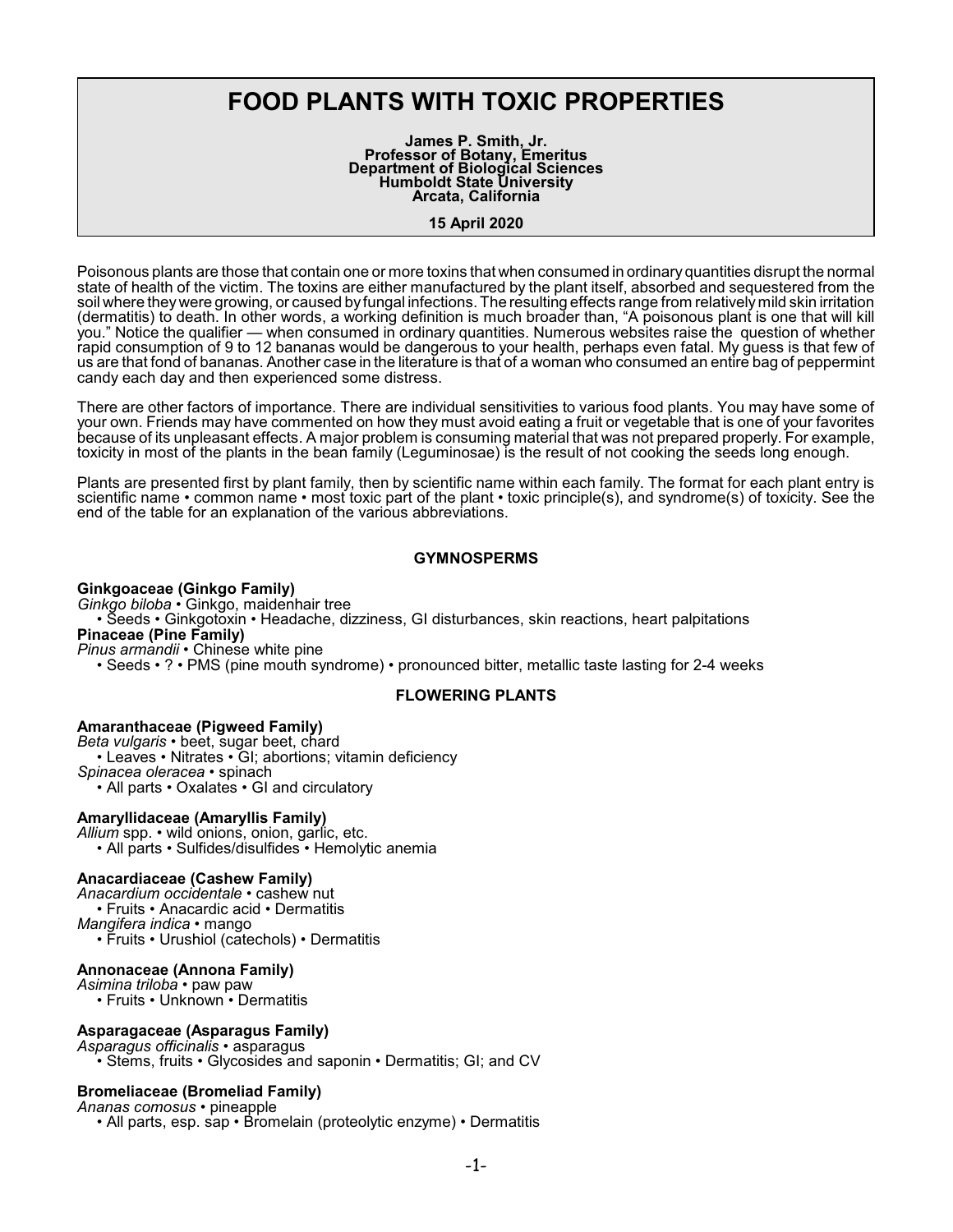## **Caricaceae (Papaya Family)**

*Carica papaya* • papaya

• Latex, leaves • Dermatitis; stomach irritant

#### **Compositae (Asteraceae) Sunflower or Aster Family**

*Artemisia absinthium* - wormwood,

• Flowers, leaves • Thujone • ingredient in absinthe or green fairy • CNS

#### **Convolvulaceae (Morning Glory Family)**

*Ipomoea batatus* • sweet potato • Tubers • Ipomeamarone • Liver; only in spoiled tubers

#### **Cruciferae (Brassicaceae) (Mustard Family)**

*Armoracia lapathifolia* • horseradish • Roots • Glucosinolates • GI irritation, bloody vomiting, diarrhea *Brassica* plants listed below share some of the same toxins and syndromes • Various • Glucosinolates • GI irritation, goiter, anemia, hepatic and renal lesions *Brassica* campestris • turnip *Brassica chinensis* • pak-choi Brassica juncea • brown mustard *Brassica* napus • rutabaga Brassica nigra • black and brown mustard *Brassica* oleracea var. botrytis • broccoli, cauliflower, broccoflower *Brassica* oleracea • collards *Brassica* oleracea • kale *Brassica* oleracea var. gemmifera • Brussel sprouts *Brassica* oleracea var. gongyloides • kohlrabi *Brassica* oleracea var. oleracea • cabbage *Eutrema japonicum* • wasabi • Rhizomes (shavings or paste) • Allyl isothiocyanate • Burning in mouth and throat; GI disturbance *Raphanus raphinastrum* • radish

• All parts • Glucosinolates • As in *Brassica* spp. (in excess)

## **Cucurbitaceae (Gourd Family)**

*Cucurbita* spp. • gourds, squashes • Fruits • Cucurbitacins • GI; prostration *Momordica charantia* • bitter melon • Seeds • Vicine • Headache, fever, abdominal pain, coma

## **Dioscoreaceae (Yam Family)**

*Dioscorea* spp. • yams

• Tubers • Alkaloids • CNS paralysis; teratogenic

#### **Ebenaceae (Persimmon Family)**

*Diospyros virginiana* • persimmon • Fruits • Plant tissues congeal to obstruct GI tract

## **Euphorbiaceae (Spurge Family)**

*Manihot esculenta* • cassava, yuca (not yucca)

• Root • glycoside • Cellular asphyxiation

## **Fagaceae (Oak Family)**

*Fagus* spp. • beeches • Fruits • Tannic acid • GI *Quercus* spp. • oaks • Fruits • Tannins and gallotannins • M & T, GI

## **Gramineae (Poaceae) (Grass Family)**

*Bambusa* spp. • bamboo • Young shoots • HCN glycosides • Cellular asphyxiation

*Secale cereale* • rye

• Grains (when infected by ergot fungus) • cardiovascular (leading to gangrene), CNS (hallucinations) *Triticum aestivum* • wheat

• Grains • Gluten sensitivity

#### **Labiatae [Lamiaceae] (Mint Family)**

*Lavandula officinalis* • lavender

• Leaves, flowers • Essential oils • Dermatitis (studies in mice) *Salvia officinalis* • sage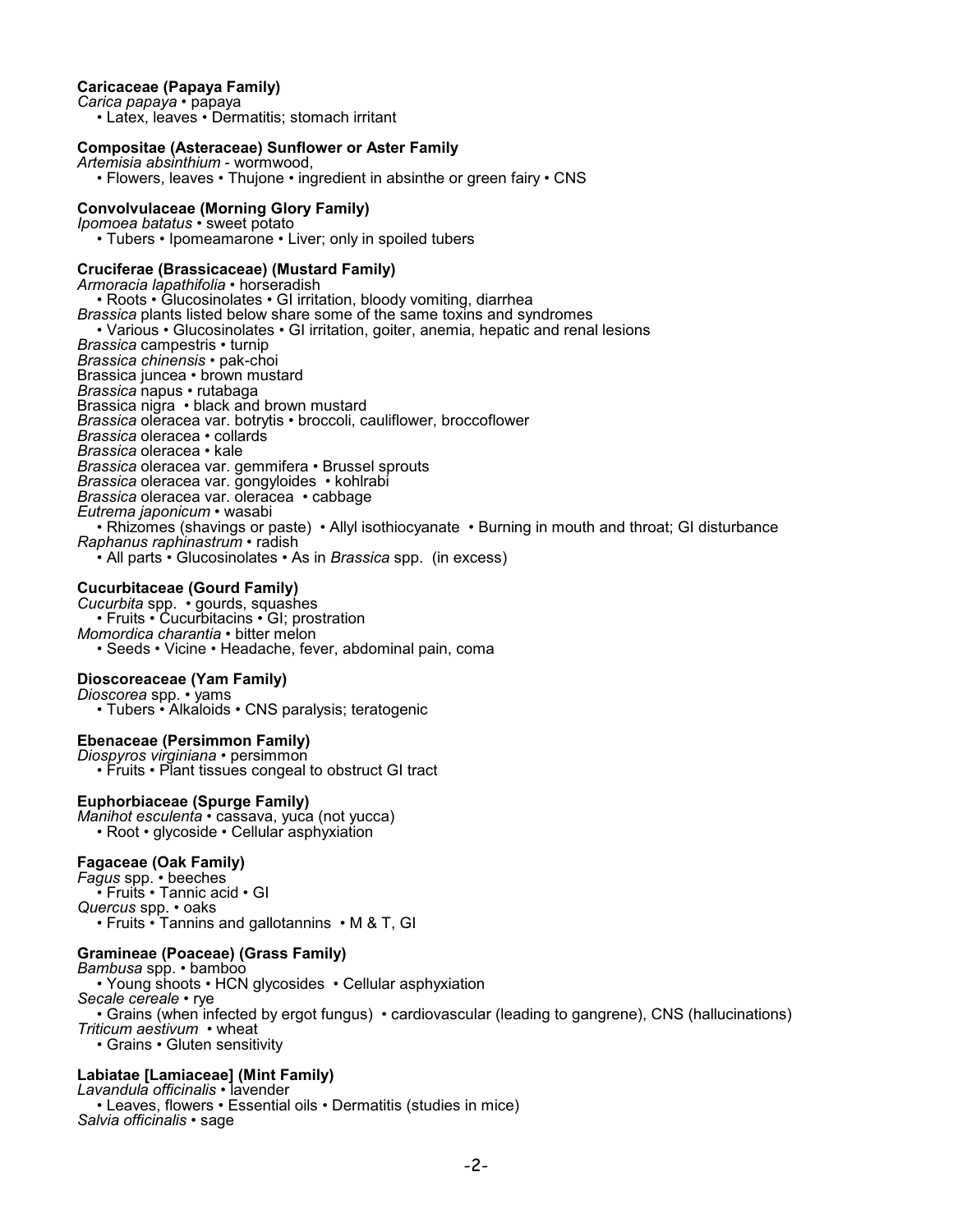• Leaves • Thujone • GI (in excess; especially in young children) • Seizures; liver CNS damage *Thymus vulgaris* • thyme

• All parts • Thyme oil • Dermatitis; GI; CNS: CV

#### **Lauraceae ( Laurel Family)**

*Persea americana* • avocado • All parts • Persin • allergic responses; CV *Sassafras albidum* • sassafras • Roots • Safrole • Carcinogenic; overuse of flavoring *Umbellularia californica* • California bay, Oregon myrtle • Leaves • Umbellulone • Dermatitis, headache

## **Lecythidaceae (Brazil Nut Family)**

#### Bertholletia excelsa • Brazil nut

• Seeds • Selenium • nausea, fatigue, diarrhea, hair loss

## **Leguminosae [Fabaceae] (Pea, Bean, or Legume Family)**

*Arachis hypogaea* • peanut, goober

• Seeds • Aflatoxins (made by a fungal contaminant) • Carcinogen; allergy (mild symptoms to anaphylaxis) *Cicer arietinum •* chick pea, garbanzo bean

• Seeds • Raffinose sugars • Stomach cramps

*Glycine max* • soy bean

• Seeds • Lectins\* • Circulatory (agglutination); goitrogenic

*Glycyrrhiza glabra* • licorice

• Roots • Glycyrrhizin • Muscle weakness, hypertension, abnormal heart rhythms

*Lathyrus sativus* • Sweet pea, grass pea

• Seeds • Beta-N-oxalyamino-L-alanine • Muscular rigidity, weakness, paralysis of leg muscles ("lathyrism') *Lens culinaris* • lentils

• Seeds • Lectins\* • GI disturbances (when undercooked)

*Pachyrhizus erosus* • yam bean, jicama

• Seeds • Saponin, rotenone, pachyrrhizin • Catharsis

*Phaseolus lunatus* • lima bean

• Seeds • HCN glycosides • Cellular asphyxiation

*Phaseolus vulgaris* • kidney bean

• Seeds • Lectins\*/enzyme inhibitors • GI; blocks starch digestion

*Pisum sativum* • garden pea • All parts, esp. fruits; leaves • Phytohemagglutinins (PHA) • CNS; mitogenic; mechanical-injury

*Vicia faba* • fava bean

• Seeds • Phytohemagglutinins (PHA) • Anemia ("favism") in genetically sensitive

## **Linaceae (Flax Family)**

*Linum usitatissimum* • flax

• All parts • HCN glycosides • Cellular asphyxiation

## **Moraceae (Mulberry Family)**

*Ficus* spp. • fig

• Sap • Ficin + methyoxypsoralen • Dermatitis; photodermatitis

*Morus* spp. • mulberry

• Unripe fruits, sap, wood (dust) • Unknown • Dermatitis; GI; CNS (hallucinations)

## **Myristicaceae (Nutmeg Family)**

*Myristica fragrans* • nutmeg

• Seeds + covering • Myristicin • GI, CNS; recreational drug use

## **Passifloraceae (Passion Flower Family)**

*Passiflora* spp. • passion flower

• Fruits (in high amount) • Alkaloids (some cyanogenic) • GI disturbance; tachycardia

## **Phytolaccaceae (Pokeweed Family)**

*Phytolacca americana* • poke, poke weed, poke berry

• Roots (most), stems, leaves, berries (least) • Phytolaccine

• Burning sensation in mouth, salivation; GI; bloody diarrhea; CV; cytotoxic

## **Polygonaceae (Smartweed Family)**

*Fagopyrum esculentum* • buckwheat • Seeds • Fagopyrin • Photosensitization *Rheum rhabarbarum* • rhubarb

• Leaf blades • Anthraquinone glycosides • GI and circulatory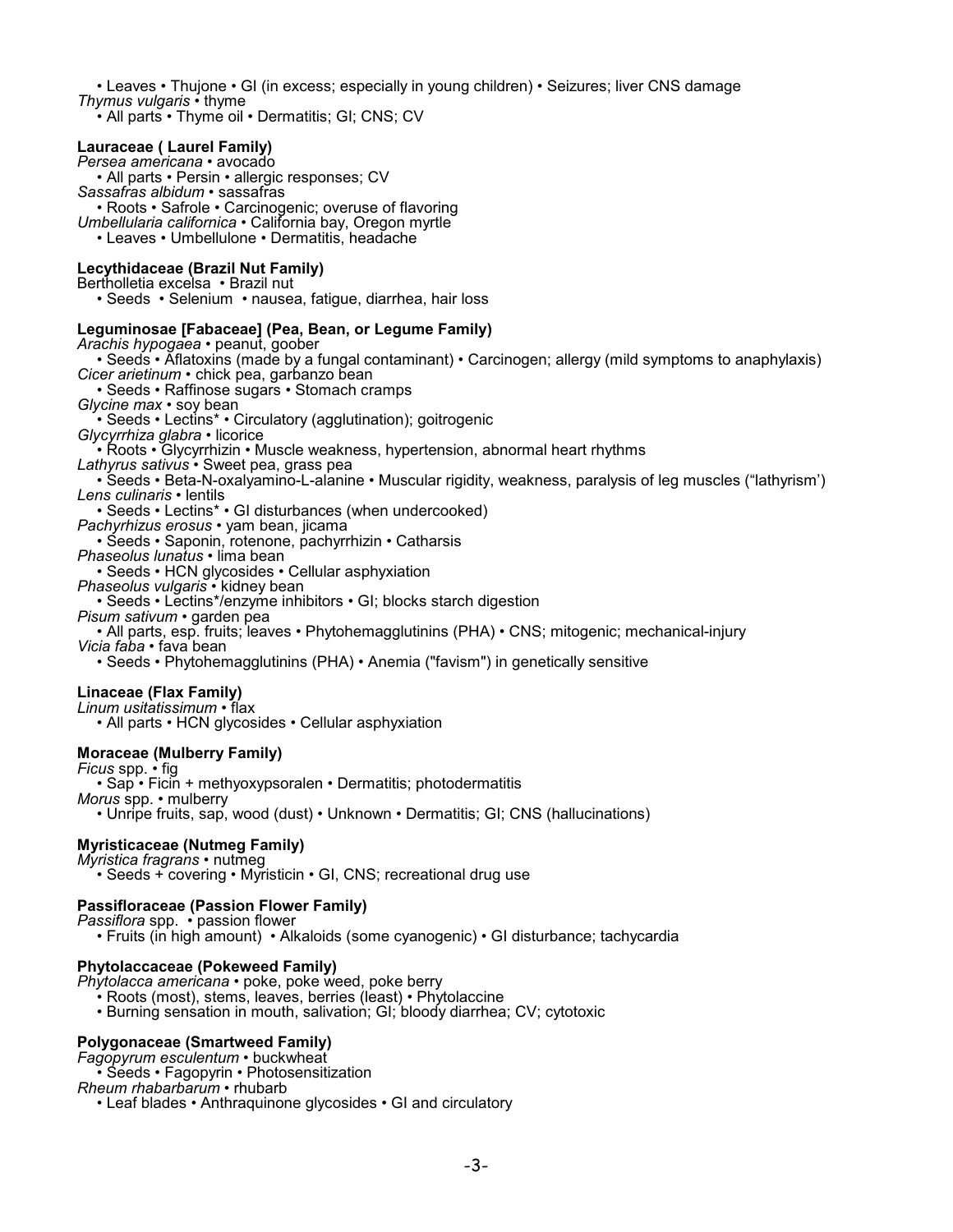#### **Rosaceae (Rose Family)**

The plants cited below share the same entry: Seeds • HCN glycosides • GI; convulsions; coma *Eriobotrya japonica* • loquat *Malus domestica* • apple *Prunus dulcis* • sweet almond *Prunus avium* • sweet cherry *Prunus armentiaca* • apricot *Prunus domestica* • plum *Prunus persica* • peach *Prunus serotina* • black cherry *Pyrus communis* • pear

## **Rutaceae (Citrus Family)**

*Citrus* x *aurantiifolia* • lime • Fruits • Limonene, etc. (terpenes) • Photodermatitis ("Club Med dermatitis"); respiratory *Citrus bergamia* • bergamot orange tree

• Fruits (rind) • Bergapten (furanocoumarin) • Photodermatitis

#### **Sapindaceae (Soapberry Family)**

*Blighia sapida* • akee • Fruits, seeds • Hypoglycin A & B • "Jamaican Vomiting sickness" *Litchi chinensis* • lychee (litchi) • Fruit • Hypoglycin A • low blood sugar, acute encephalopathy

## **Schisandraceae (Star Vine Family)**

*Illicium anisatum* • Japanese star anise • All parts • Anethole • Seizures, vomiting, rapid eye movements, hallucinations

## **Solanaceae (Nightshade Family)**

*Capsicum* spp. • chili pepper, etc. • Fruits (esp. placenta) • Capsaicin • M & T; GI *Piper nigrum* • black pepper, white pepper • Fruits (black), seeds (white) • GI and urinary tract irritation *Solanum lycopersicum* • tomato • Leaves, young shoots (esp. in children) • Tomatine • GI disturbance; liver and heart damage (in excess) *Solanum tuberosum* • potato • All parts, esp. green tubers • Solanine • CNS and GI **Umbelliferae (Apiaceae) (Parsley or Carrot Family)** *Daucus carota* • carrot

• All parts • Furanocoumarins • Photodermatitis *Levisticum officinale •* lovage • Rhizomes, roots, leaves • Furanocoumarins • Photodermatitis *Pastinaca sativa* • parsnip • All parts • Furanocoumarins • Photodermatitis; dermatitis

## **Viburnaceae (Viburnum Family)**

*Sambucus* spp. • elderberry • Fruits (raw) • Glycosides

## **SYMPTOMS OR SYNDROMES OF TOXICITY**

\_\_\_\_\_\_\_\_\_\_\_\_\_\_\_\_\_\_\_\_\_\_\_\_\_\_\_\_\_\_\_\_\_\_\_\_\_\_\_\_\_\_\_\_\_\_\_\_\_\_\_\_\_\_\_\_\_\_\_\_\_\_\_\_\_\_\_\_\_\_\_\_\_\_\_\_\_\_\_\_\_\_\_\_

**Cellular** • inhibition or stimulation of mitosis, neoplastic growths (tumors), lymphocyte transformation, mutagenic activity (induce mutations)

**CNS** (central nervous system) • headache, dizziness, faintness, weakness, impaired coordination, paralysis, contraction or dilation of pupils, difficulty in breathing, speaking, or seeing, heightened reactions to external stimuli, nervousness, giddiness, trembling, convulsions, depression, seizures, depression, hallucinations, coma

**CV** (cardiovascular system) • changes in pulse rate and blood pressure, changes in frequency and effectiveness of contractions, anemia, agglutination of red blood cells, bluish discoloration of mouth and skin, changes in oxygen-carrying capacity of blood

**Dermatitis** • itching, redness, stinging, burning, formation of blisters (vescicles)

**GI** (gastrointestinal tract) • nausea, retching, vomiting, stomach-abdominal pain, bloating, diarrhea, constipation

**HCN** (hydrogen cyanide) • weakness, giddiness, headache, blue discoloration of skin, nausea, vomiting, instantaneous